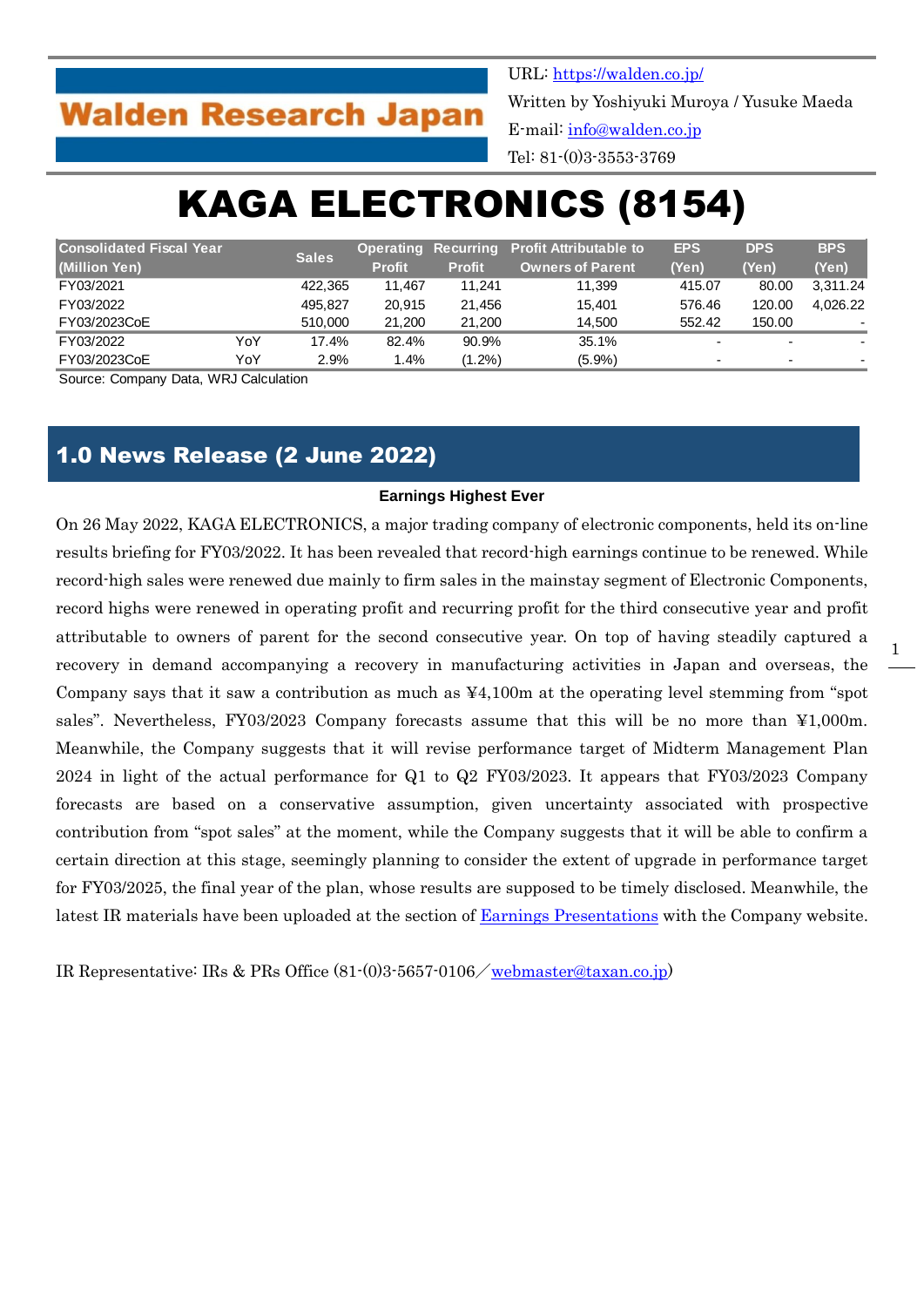## 2.0 Company Profile

|                      | <b>Everything We Do is for Our Customers</b>                                         |
|----------------------|--------------------------------------------------------------------------------------|
| <b>Company Name</b>  | KAGA ELECTRONICS CO., LTD.                                                           |
|                      | <b>Company Website</b><br>KAGA ELECTRONICS CO.,LTD.                                  |
|                      | <b>IR</b> Information                                                                |
|                      | Share price (Japanese)                                                               |
| Established          | 12 September 1968                                                                    |
| Listing              | 4 April 2022: Tokyo Stock Exchange Prime Market (ticker: 8154)                       |
|                      | 1 September 1997: Tokyo Stock Exchange 1st section                                   |
|                      | 23 December 1986: Tokyo Stock Exchange 2nd section                                   |
| Capital              | $\text{\textsterling}12,133m$ (as of the end of March 2022)                          |
| No. of Shares        | 28,702,118 shares, including 2,454,162 treasury shares (as of the end of March 2022) |
| <b>Main Features</b> | Enlargement of added value creations with a long-term growth of EMS<br>$\bullet$     |
|                      | Focus on industrial machinery, healthcare, etc. on top of the mainstay<br>$\bullet$  |
|                      | automobiles by sector                                                                |
|                      | Pursuit of the scale of business and PMI with consistent M&As                        |
| Segments             | (Segments of Midterm Management Plan)                                                |
|                      | I. Electronic Components (sale of general electronic components and                  |
|                      | semiconductors)                                                                      |
|                      | II. EMS (providing finished products and semi-finished products with extensive       |
|                      | solutions for design, development and manufacture)                                   |
|                      | III. CSI (sale of PCs, PC peripherals, consumer electronics, etc.)                   |
|                      | IV. Other                                                                            |
| Representatives      | Founder & CEO: Isao Tsukamoto                                                        |
|                      | President & COO: Ryoichi Kado                                                        |
| Shareholders         | The Master Trust Bank of Japan, T. 11.98%, SANKYO Co. 9.22%, OKOZE Co.               |
|                      | 7.01%, Custody Bank of Japan, T. 5.76%, ESOP 4.65% (as of the end of March 2022,     |
|                      | but for treasury shares)                                                             |
| <b>Head Office</b>   | Chiyoda-ku, Tokyo, JAPAN                                                             |
| No. of Personnel     | Consolidated: 7,959, Parent: 555 (as of the end of March 2022)                       |

2

Source: Company Data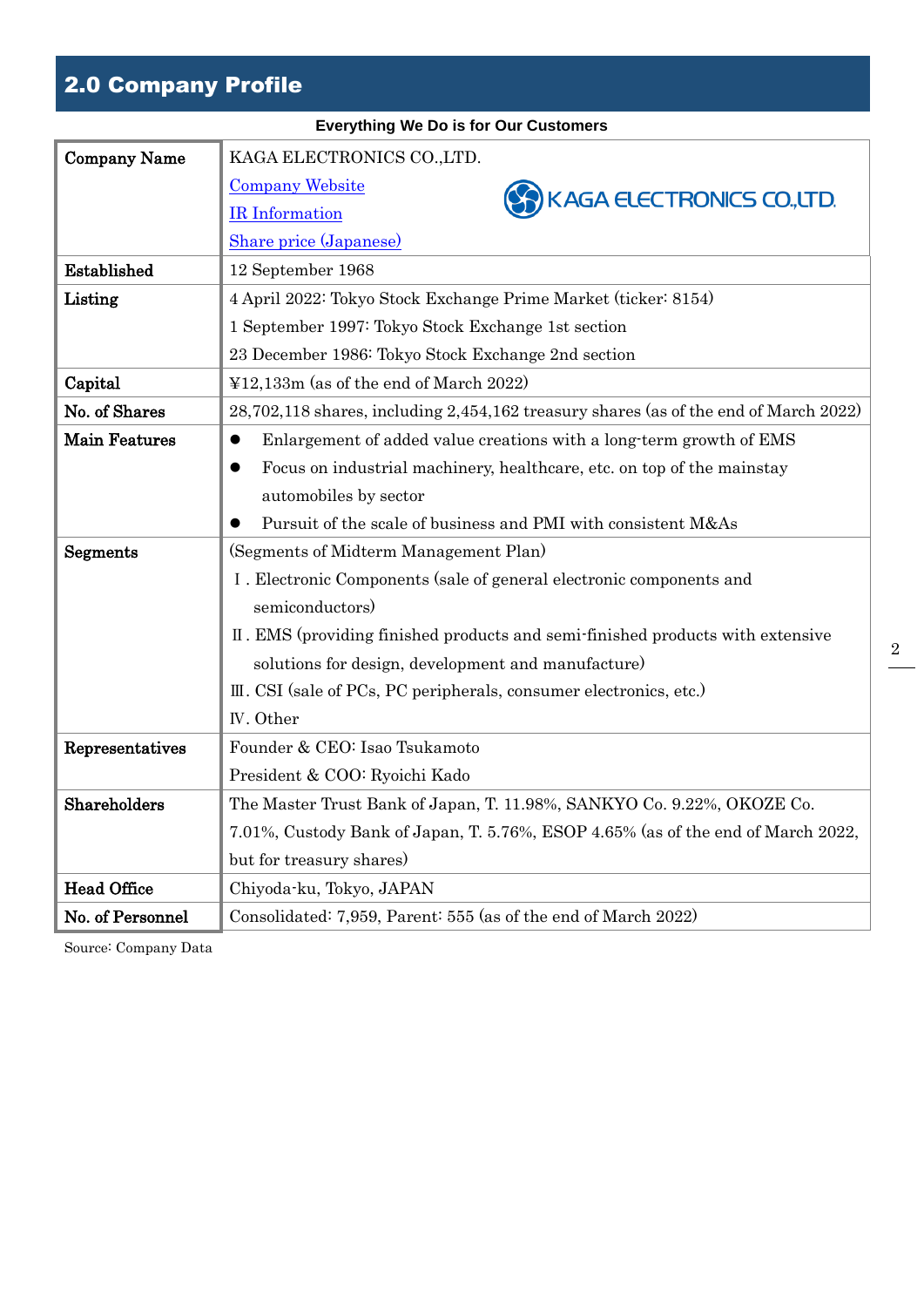## 3.0 Recent Trading and Prospects

#### **FY03/2022**

In FY03/2022, sales came in at ¥495,827m (up 17.4% YoY), operating profit ¥20,915m (up 82.4%), recurring profit ¥21,456m (up 90.9%) and profit attributable to owners of parent ¥15,401m (up 35.1%), while operating profit margin 4.2% (up 1.5% points). The latest Company forecasts (announced on 3 February 2022) were exceeded by ¥3,415m (19.5%) for operating profit.



Source: Company Data, WRJ Calculation

Although the Company did not see a reappearance for gain of ¥7,963m on negative goodwill recorded for FY03/2021 at the extraordinary level, profit attributable to owners of parent increased nicely as recurring profit surged. The parent KAGA ELECTRONICS saw solid performance, while subsidiaries acquired through M&As, i.e., KAGA FEI and EXEL, saw outstanding improvement in operating profit margin. According to the Company, this is due mainly to favorably progressing post-merger integration (PMI) in both of them or ongoing integration of management, operations and consciousness after the mergers.

3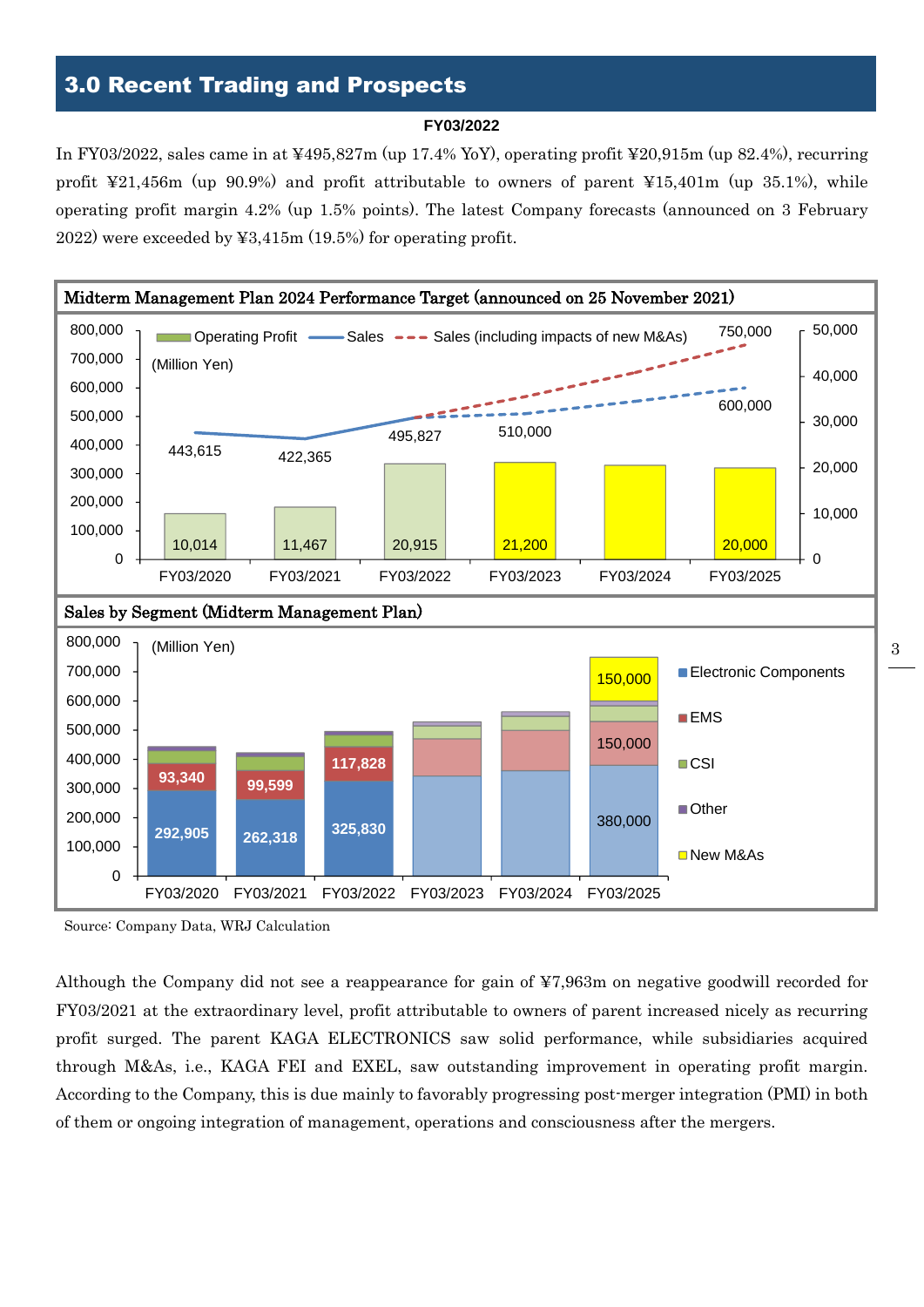Meanwhile, amid extending tightening of supply-demand balance for semiconductors and electronic components, the Company is leveraging its strengths as an independent trading company to promote procurement from a wider range of suppliers than in the past, including so-called distribution inventory merchandises, for the sake of responding to the needs of existing and new customers, which generates "spot sales" or those of unusual commercial distribution. It appears that this has expanded faster than expected toward the yearend, having resulted in the aforementioned overshoot at the operating level. Nevertheless, FY03/2023 Company forecasts assume that the contribution of "spot sales" will shrink in line with easing of the said supply-demand balance.

#### **FY03/2023 Company Forecasts**

FY03/2023 Company forecasts (announced on 12 May 2022) are going for prospective sales of ¥510,000m (up 2.9% YoY), operating profit of ¥21,200m (up 1.4%), recurring profit of ¥21,200m (down 1.2%) and profit attributable to owners of parent of ¥14,500m (down 5.9%), while operating profit margin of 4.2% (unchanged from the previous year) and ROE of 13.0% (down 2.7% points). At the same time, Company forecasts are going for prospective annual dividend of ¥150.00 per share (ordinary dividend of ¥140.00 and commemorative dividend of ¥10.00 for the 55th anniversary of the Company's foundation), implying payout ratio of 27.2%. Compared with ¥120.00, implying payout ratio of 20.8%, for FY03/2022, the Company is planning to raise the payout ratio and dividend by ¥30.00 per share.

#### **Long-Term Sustainability Target**

On 25 November 2021, the Company announced Long-Term Sustainability Target, while it has reiterated this in the results briefing this time too. Under the corporate philosophy of "Everything We Do Is for Our Customers," the Company aims to support "realization of sustainable society" and "sustainable group growth" at the same time. For ESG, i.e., environment, society and governance, the Company is going for "100% exposure to green power", "diversity and management for human resources" and "revamping of CG code & rebuilding of governance framework to respond to TSE realignment", respectively, as the initiatives. At the same time, the Company plans to improve its corporate value by means of making progress with all those initiatives.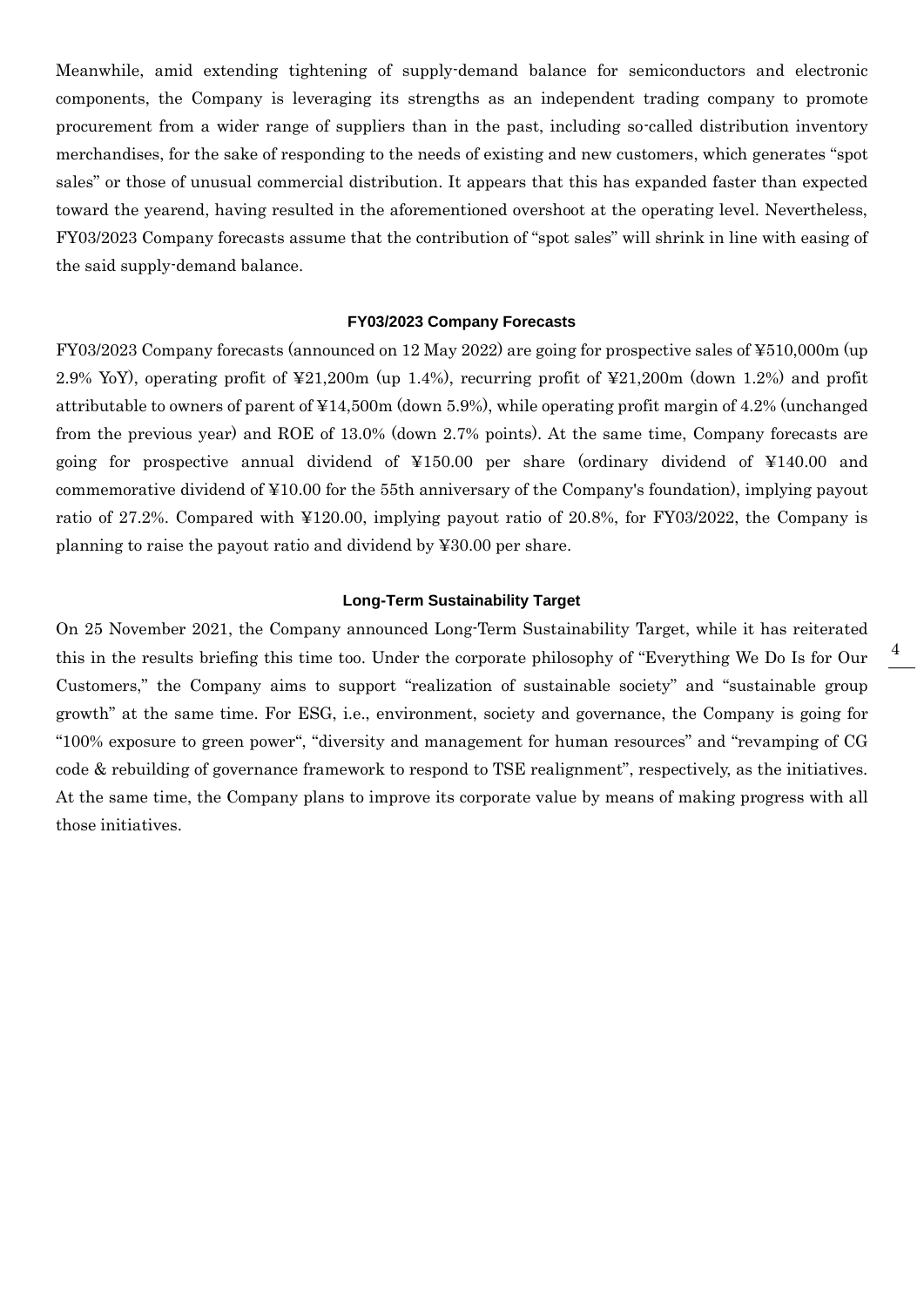## 4.0 Financial Statements

## **Income Statement (Cumulative / Quarterly)**

| <b>Income Statement</b>                         | <b>Cons.Act</b> | <b>Cons.Act</b> | <b>Cons.Act</b> | <b>Cons.Act</b> | <b>Cons.Act</b> | <b>Cons.Act</b> | <b>Cons.Act</b> | <b>Cons.Act</b> |           |
|-------------------------------------------------|-----------------|-----------------|-----------------|-----------------|-----------------|-----------------|-----------------|-----------------|-----------|
|                                                 | Q <sub>1</sub>  | Q1 to Q2        | Q1 to Q3        | Q1 to Q4        | Q <sub>1</sub>  | Q1 to Q2        | Q1 to Q3        | Q1 to Q4        | YoY       |
| (Million Yen)                                   | 03/2021         | 03/2021         | 03/2021         | 03/2021         | 03/2022         | 03/2022         | 03/2022         | 03/2022         | Net Chg.  |
| Sales                                           | 84,130          | 188,859         | 294,266         | 422,365         | 105,949         | 223,009         | 352,684         | 495,827         | $+73,462$ |
| Cost of Sales                                   | 74,132          | 167,218         | 260,619         | 374,428         | 92,398          | 195,875         | 309,923         | 435,280         | $+60,852$ |
| <b>Gross Profit</b>                             | 9,997           | 21,641          | 33,646          | 47,936          | 13,550          | 27,133          | 42,761          | 60,547          | $+12,611$ |
| <b>SG&amp;A Expenses</b>                        | 8,341           | 17,206          | 26,129          | 36,469          | 9,098           | 18,832          | 28,102          | 39,632          | $+3,163$  |
| <b>Operating Profit</b>                         | 1,656           | 4,434           | 7,517           | 11,467          | 4,452           | 8,300           | 14,658          | 20,915          | $+9,448$  |
| Non Operating Balance                           | (123)           | (96)            | (287)           | (226)           | 114             | 152             | 228             | 541             | $+767$    |
| <b>Recurring Profit</b>                         | 1,533           | 4,338           | 7,230           | 11,241          | 4,566           | 8,452           | 14,886          | 21,456          | $+10,215$ |
| <b>Extraordinary Balance</b>                    | 7,577           | 7,788           | 7,612           | 3,231           | (437)           | (223)           | (180)           | (108)           | (3, 339)  |
| Profit before Income Taxes                      | 9,110           | 12,126          | 14,842          | 14,472          | 4,129           | 8,229           | 14,706          | 21,348          | $+6,876$  |
| <b>Total Income Taxes</b>                       | 470             | 1,424           | 2,191           | 3,156           | 1,220           | 2,469           | 4,039           | 5,678           | $+2,522$  |
| NP Belonging to Non-Controlling SHs             | (2)             | (70)            | (77)            | (84)            | 36              | 135             | 252             | 268             | $+352$    |
| <b>Profit Attributable to Owners of Parent</b>  | 8,643           | 10,772          | 12,728          | 11,399          | 2,872           | 5,624           | 10,414          | 15,401          | $+4,002$  |
| Sales YoY                                       | (23.2%)         | (18.1%)         | $(13.1\%)$      | $(4.8\%)$       | $+25.9%$        | $+18.1%$        | +19.9%          | $+17.4%$        |           |
| <b>Operating Profit YoY</b>                     | $(10.5\%)$      | $(15.4\%)$      | $(2.8\%)$       | $+14.5%$        | +168.8%         | $+87.2%$        | $+95.0%$        | $+82.4%$        |           |
| Recurring Profit YoY                            | $(25.0\%)$      | (21.8%)         | (9.3%)          | +10.9%          | +197.8%         | +94.8%          | +105.9%         | +90.9%          |           |
| Profit Attributable to Owners of Parent YoY     | +540.0%         | +207.5%         | +158.5%         | $+94.8%$        | (66.6%)         | (47.8%)         | (18.2%)         | $+35.1%$        |           |
| Gross Profit Margin                             | 11.9%           | 11.5%           | 11.4%           | 11.3%           | 12.8%           | 12.2%           | 12.1%           | 12.2%           | $+0.9%$   |
| Sales to SG&A Expenses Ratio                    | 9.9%            | 9.1%            | 8.9%            | 8.6%            | 8.6%            | 8.4%            | 8.0%            | 8.0%            | $(0.6\%)$ |
| <b>Operating Profit Margin</b>                  | 2.0%            | 2.3%            | 2.6%            | 2.7%            | 4.2%            | 3.7%            | 4.2%            | 4.2%            | $+1.5%$   |
| Recurring Profit Margin                         | 1.8%            | 2.3%            | 2.5%            | 2.7%            | 4.3%            | 3.8%            | 4.2%            | 4.3%            | $+1.7%$   |
| Profit Attributable to Owners of Parent Margin  | 10.3%           | 5.7%            | 4.3%            | 2.7%            | 2.7%            | 2.5%            | 3.0%            | 3.1%            | $+0.4%$   |
| Total Income Taxes / Profit before Income Taxes | 5.2%            | 11.7%           | 14.8%           | 21.8%           | 29.5%           | 30.0%           | 27.5%           | 26.6%           | $+4.8%$   |
|                                                 |                 |                 |                 |                 |                 |                 |                 |                 |           |
| <b>Income Statement</b>                         | <b>Cons.Act</b> | <b>Cons.Act</b> | <b>Cons.Act</b> | <b>Cons.Act</b> | <b>Cons.Act</b> | <b>Cons.Act</b> | <b>Cons.Act</b> | <b>Cons.Act</b> |           |
|                                                 | Q <sub>1</sub>  | Q2              | Q <sub>3</sub>  | Q4              | Q <sub>1</sub>  | Q <sub>2</sub>  | Q <sub>3</sub>  | Q4              | YoY       |
| (Million Yen)                                   | 03/2021         | 03/2021         | 03/2021         | 03/2021         | 03/2022         | 03/2022         | 03/2022         | 03/2022         | Net Chg.  |
| <b>Sales</b>                                    | 84,130          | 104,729         | 105,407         | 128,099         | 105,949         | 117,060         | 129,675         | 143,143         | $+15,044$ |
| Cost of Sales                                   | 74,132          | 93,086          | 93,401          | 113,809         | 92,398          | 103,477         | 114,048         | 125,357         | $+11,548$ |
| <b>Gross Profit</b>                             | 9,997           | 11,644          | 12,005          | 14,290          | 13,550          | 13,583          | 15,628          | 17,786          | $+3,496$  |
| SG&A Expenses                                   | 8,341           | 8,865           | 8,923           | 10,340          | 9,098           | 9,734           | 9,270           | 11,530          | $+1,190$  |
| <b>Operating Profit</b>                         | 1,656           | 2,778           | 3,083           | 3,950           | 4,452           | 3,848           | 6,358           | 6,257           | $+2,307$  |
| Non Operating Balance                           | (123)           | 27              | (191)           | 61              | 114             | 38              | 76              | 313             | $+252$    |
| <b>Recurring Profit</b>                         | 1,533           | 2,805           | 2,892           | 4,011           | 4,566           | 3,886           | 6,434           | 6,570           | $+2,559$  |
| <b>Extraordinary Balance</b>                    | 7,577           | 211             | (176)           | (4, 381)        | (437)           | 214             | 43              | 72              | $+4,453$  |
| Profit before Income Taxes                      | 9,110           | 3,016           | 2,716           | (370)           | 4,129           | 4,100           | 6,477           | 6,642           | $+7,012$  |
| <b>Total Income Taxes</b>                       | 470             | 954             | 767             | 965             | 1,220           | 1,249           | 1,570           | 1,639           | $+674$    |
| NP Belonging to Non-Controlling SHs             | (2)             | (68)            | (7)             | (7)             | 36              | 99              | 117             | 16              | $+23$     |
| <b>Profit Attributable to Owners of Parent</b>  | 8,643           | 2,129           | 1,956           | (1, 329)        | 2,872           | 2,752           | 4,790           | 4,987           | $+6,316$  |
| Sales YoY                                       | (23.2%)         | (13.5%)         | $(2.6\%)$       | $+22.2%$        | $+25.9%$        | $+11.8%$        | $+23.0%$        | $+11.7%$        |           |
| <b>Operating Profit YoY</b>                     | $(10.5\%)$      | $(18.0\%)$      | $+23.7%$        | +73.1%          | +168.8%         | +38.5%          | +106.2%         | $+58.4%$        |           |
| <b>Recurring Profit YoY</b>                     | $(25.0\%)$      | $(19.9\%)$      | $+19.1%$        | +85.5%          | +197.8%         | +38.5%          | +122.5%         | $+63.8%$        |           |
| Profit Attributable to Owners of Parent YoY     | +540.0%         | $(1.1\%)$       | $+37.6%$        |                 | (66.6%)         | $+29.3%$        | $+144.9%$       |                 |           |
| Gross Profit Margin                             | 11.9%           | 11.1%           | 11.4%           | 11.2%           | 12.8%           | 11.6%           | 12.1%           | 12.4%           | $+1.3%$   |
| Sales to SG&A Expenses Ratio                    | 9.9%            | 8.5%            | 8.5%            | 8.1%            | 8.6%            | 8.3%            | 7.1%            | 8.1%            | $(0.0\%)$ |
| <b>Operating Profit Margin</b>                  | 2.0%            | 2.7%            | 2.9%            | 3.1%            | 4.2%            | 3.3%            | 4.9%            | 4.4%            | $+1.3%$   |
| Recurring Profit Margin                         | 1.8%            | 2.7%            | 2.7%            | 3.1%            | 4.3%            | 3.3%            | 5.0%            | 4.6%            | $+1.5%$   |
| Profit Attributable to Owners of Parent Margin  | 10.3%           | 2.0%            | 1.9%            | $(1.0\%)$       | 2.7%            | 2.4%            | 3.7%            | 3.5%            | $+4.5%$   |

Source: Company Data, WRJ Calculation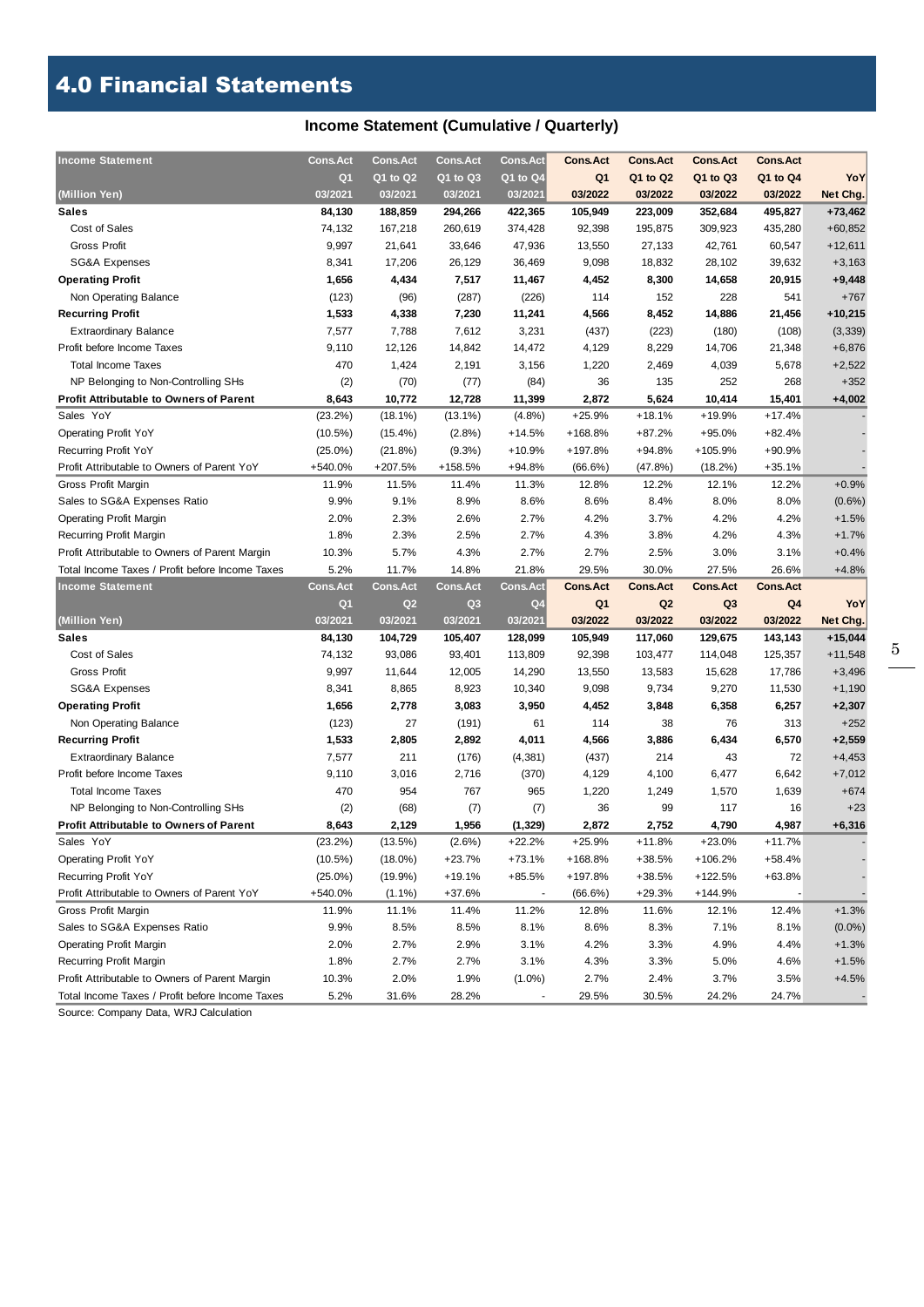### **Segments of Midterm Management Plan (Cumulative / Quarterly)**

| <b>Segments of Midterm Management Plan</b> | <b>Cons.Act</b> | <b>Cons.Act</b> | <b>Cons.Act</b> | Cons.Act        | <b>Cons.Act</b> | <b>Cons.Act</b> | <b>Cons.Act</b> | <b>Cons.Act</b> |           |
|--------------------------------------------|-----------------|-----------------|-----------------|-----------------|-----------------|-----------------|-----------------|-----------------|-----------|
|                                            | Q <sub>1</sub>  | Q1 to Q2        | Q1 to Q3        | Q1 to Q4        | Q <sub>1</sub>  | Q1 to Q2        | Q1 to Q3        | Q1 to Q4        | YoY       |
| (Million Yen)                              | 03/2021         | 03/2021         | 03/2021         | 03/2021         | 03/2022         | 03/2022         | 03/2022         | 03/2022         | Net Chg.  |
| <b>Electronic Components</b>               | 49,740          | 117,287         | 181,913         | 262,318         | 66,124          | 144,790         | 232,869         | 325,830         | $+63,512$ |
| <b>EMS</b>                                 | 19,820          | 42,940          | 70,216          | 99,599          | 26,334          | 53,453          | 84,595          | 117,828         | $+18,229$ |
| CSI                                        | 12,537          | 23,192          | 33,937          | 48,389          | 10,636          | 18,713          | 26,301          | 39,616          | (8, 773)  |
| Other                                      | 2,031           | 5,438           | 8,199           | 12,057          | 2,854           | 6,052           | 8,918           | 12,552          | $+495$    |
| <b>Sales</b>                               | 84,130          | 188,859         | 294,266         | 422,365         | 105,949         | 223,009         | 352,684         | 495,827         | $+73,462$ |
| <b>Electronic Components</b>               | 44              | 851             | 1,657           | 2,961           | 1,775           | 3,948           | 7,772           | 11,094          | $+8,133$  |
| <b>EMS</b>                                 | 1,083           | 2,265           | 3,890           | 5,539           | 2,060           | 3,322           | 5,463           | 7,356           | $+1,817$  |
| CSI                                        | 583             | 1,160           | 1,753           | 2,482           | 568             | 910             | 1,216           | 2,085           | (397)     |
| Other                                      | (89)            | 88              | 126             | 387             | 14              | 64              | 129             | 255             | (132)     |
| <b>Segment Profit</b>                      | 1,621           | 4,364           | 7,426           | 11,369          | 4,417           | 8,244           | 14,580          | 20,790          | $+9,421$  |
| Elimination                                | 35              | 70              | 91              | 98              | 35              | 56              | 78              | 125             | $+27$     |
| <b>Operating Profit</b>                    | 1,656           | 4,434           | 7,517           | 11,467          | 4,452           | 8,300           | 14,658          | 20,915          | $+9,448$  |
| <b>Electronic Components</b>               | 0.1%            | 0.7%            | 0.9%            | 1.1%            | 2.7%            | 2.7%            | 3.3%            | 3.4%            | $+2.3%$   |
| EMS                                        | 5.5%            | 5.3%            | 5.5%            | 5.6%            | 7.8%            | 6.2%            | 6.5%            | 6.2%            | $+0.7%$   |
| CSI                                        | 4.7%            | 5.0%            | 5.2%            | 5.1%            | 5.3%            | 4.9%            | 4.6%            | 5.3%            | $+0.1%$   |
| Other                                      | (4.4%)          | 1.6%            | 1.5%            | 3.2%            | 0.5%            | 1.1%            | 1.4%            | 2.0%            | $(1.2\%)$ |
| <b>Segment Profit</b>                      | 1.9%            | 2.3%            | 2.5%            | 2.7%            | 4.2%            | 3.7%            | 4.1%            | 4.2%            | $+1.5%$   |
| Elimination                                | 0.0%            | 0.0%            | 0.0%            | 0.0%            | 0.0%            | 0.0%            | 0.0%            | 0.0%            | $+0.0%$   |
| <b>Operating Profit Margin</b>             | 2.0%            | 2.3%            | 2.6%            | 2.7%            | 4.2%            | 3.7%            | 4.2%            | 4.2%            | $+1.5%$   |
| <b>Segments of Midterm Management Plan</b> | <b>Cons.Act</b> | <b>Cons.Act</b> | <b>Cons.Act</b> | <b>Cons.Act</b> | <b>Cons.Act</b> | <b>Cons.Act</b> | <b>Cons.Act</b> | <b>Cons.Act</b> |           |
|                                            |                 |                 |                 |                 |                 |                 |                 |                 |           |
|                                            | Q <sub>1</sub>  | Q2              | Q <sub>3</sub>  | Q <sub>4</sub>  | Q1              | Q <sub>2</sub>  | Q <sub>3</sub>  | Q4              | YoY       |
| (Million Yen)                              | 03/2021         | 03/2021         | 03/2021         | 03/2021         | 03/2022         | 03/2022         | 03/2022         | 03/2022         | Net Chg.  |
| <b>Electronic Components</b>               | 49,740          | 67,547          | 64,625          | 80,405          | 66,124          | 78,665          | 88,079          | 92,961          | $+12,556$ |
| <b>EMS</b>                                 | 19,820          | 23,120          | 27,275          | 29,383          | 26,334          | 27,118          | 31,142          | 33,233          | $+3,850$  |
| CSI                                        | 12,537          | 10,654          | 10,745          | 14,452          | 10,636          | 8,077           | 7,587           | 13,315          | (1, 137)  |
| Other                                      | 2,031           | 3,406           | 2,760           | 3,858           | 2,854           | 3,198           | 2,865           | 3,634           | (224)     |
| <b>Sales</b>                               | 84,130          | 104,729         | 105,407         | 128,099         | 105,949         | 117,059         | 129,675         | 143,143         | $+15,044$ |
| <b>Electronic Components</b>               | 44              | 807             | 805             | 1,304           | 1,775           | 2,172           | 3,824           | 3,322           | $+2,018$  |
| <b>EMS</b>                                 | 1,083           | 1,181           | 1,625           | 1,649           | 2,060           | 1,262           | 2,140           | 1,893           | $+244$    |
| CSI                                        | 583             | 577             | 592             | 729             | 568             | 342             | 305             | 869             | $+140$    |
| Other                                      | (89)            | 177             | 38              | 261             | 14              | 49              | 64              | 126             | (135)     |
| <b>Segment Profit</b>                      | 1,621           | 2,743           | 3,062           | 3,943           | 4,417           | 3,827           | 6,336           | 6,210           | $+2,267$  |
| Elimination                                | 35              | 35              | 21              | $\overline{7}$  | 35              | 21              | 22              | 47              | $+40$     |
| <b>Operating Profit</b>                    | 1,656           | 2,778           | 3,082           | 3,950           | 4,452           | 3,848           | 6,358           | 6,257           | $+2,307$  |
| <b>Electronic Components</b>               | 0.1%            | 1.2%            | 1.2%            | 1.6%            | 2.7%            | 2.8%            | 4.3%            | 3.6%            | $+2.0%$   |
| EMS                                        | 5.5%            | 5.1%            | 6.0%            | 5.6%            | 7.8%            | 4.7%            | 6.9%            | 5.7%            | $+0.1%$   |
| CSI                                        | 4.7%            | 5.4%            | 5.5%            | 5.0%            | 5.3%            | 4.2%            | 4.0%            | 6.5%            | $+1.5%$   |
| Other                                      | (4.4%)          | 5.2%            | 1.4%            | 6.8%            | 0.5%            | 1.5%            | 2.2%            | 3.5%            | (3.3%)    |
| Elimination                                | 0.0%            | 0.0%            | 0.0%            | 0.0%            | 0.0%            | 0.0%            | 0.0%            | 0.0%            | $+0.0%$   |

Source: Company Data, WRJ Calculation

### **Cash Flow Statement (Cumulative)**

| <b>Cash Flow Statement</b>    | <b>Cons.Act</b> | <b>Cons.Act</b> | <b>Cons.Act</b>          | Cons.Act     | <b>Cons.Act</b>          | <b>Cons.Act</b> | <b>Cons.Act</b>          | <b>Cons.Act</b> |           |
|-------------------------------|-----------------|-----------------|--------------------------|--------------|--------------------------|-----------------|--------------------------|-----------------|-----------|
|                               | Q <sub>1</sub>  | Q1 to Q2        | Q1 to Q3                 | $Q1$ to $Q4$ | Q <sub>1</sub>           | Q1 to Q2        | Q1 to Q3                 | Q1 to Q4        | YoY       |
| (Million Yen)                 | 03/2021         | 03/2021         | 03/2021                  | 03/2021      | 03/2022                  | 03/2022         | 03/2022                  | 03/2022         | Net Chg.  |
| Operating Cash Flow           |                 | (7,017)         | ۰                        | 9,999        | ۰                        | (2,013)         |                          | (1, 554)        | (11, 553) |
| Investing Cash Flow           |                 | (2,996)         | $\overline{\phantom{a}}$ | (2, 453)     | ۰                        | (3,699)         |                          | (6.772)         | (4, 319)  |
| Operating CF and Investing CF | $\blacksquare$  | (10,013)        | $\,$                     | 7.546        | $\overline{\phantom{0}}$ | (5, 712)        |                          | (8,326)         | (15, 872) |
| Financing Cash Flow           |                 | (855)           | $\overline{\phantom{a}}$ | (6, 851)     | -                        | 529             | $\overline{\phantom{a}}$ | .155            | $+8,006$  |

Source: Company Data, WRJ Calculation